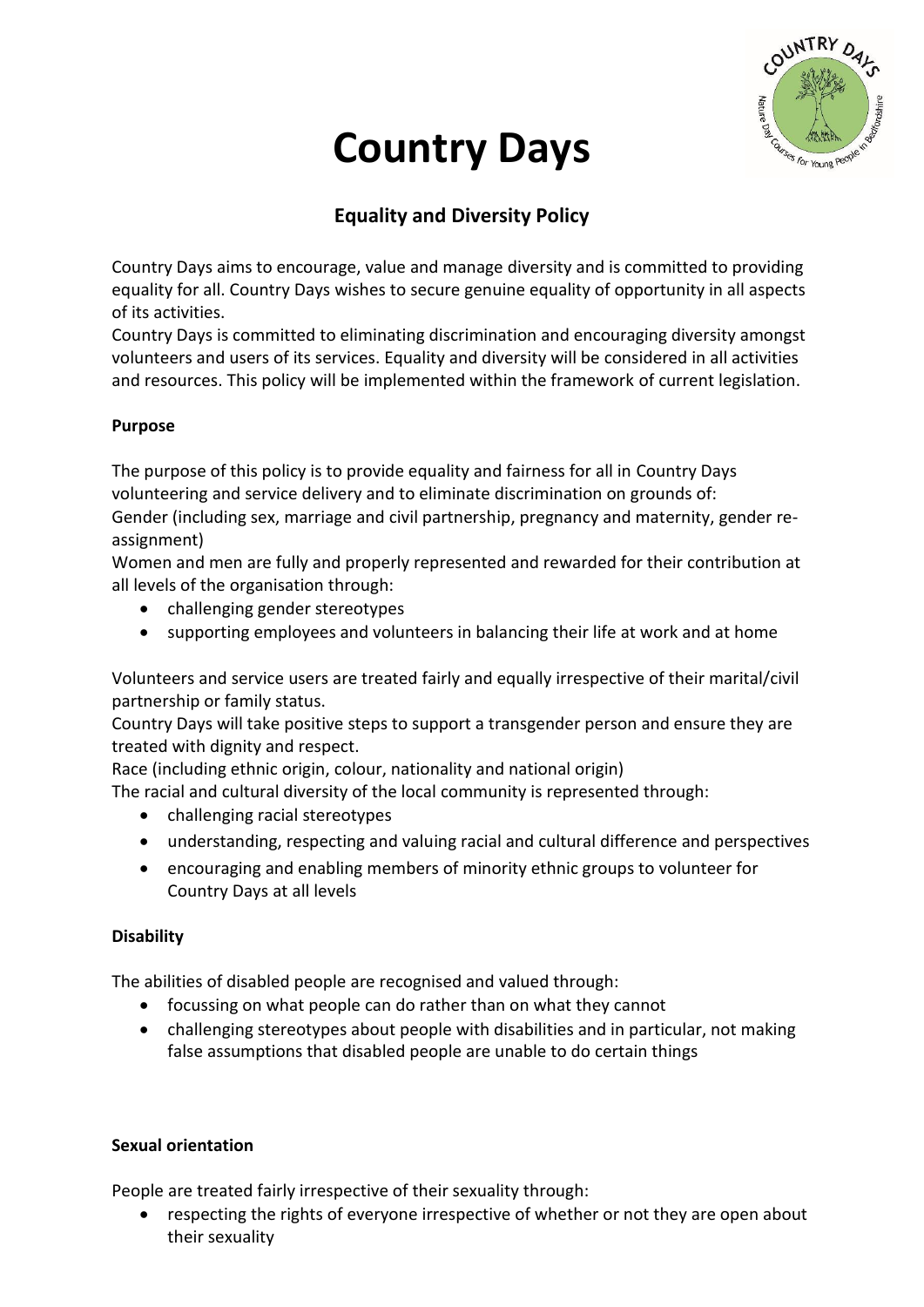- respecting different lifestyles even if beliefs
- challenging negative stereotypical views
- celebrating and welcoming significant lesbian, gay and bisexual (LGB) events in the same way that similar events of importance to heterosexual people are celebrated

#### **Religion or belief**

People are treated fairly irrespective of their religious beliefs, faith or lack of belief. Demands of religion (e.g. prayer times and religious holidays) and of culture (traditional dress) are accepted.

Age diversity is promoted and valued through:

- challenging age stereotyping, recognising that the new ideas and fresh approaches can come from anyone irrespective of their age
- recognising the benefits of mixed-age volunteers

#### **Eliminating discrimination**

Discrimination occurs when a condition or requirement is applied which cannot be justified. Forms of direct discrimination include less favourable treatment (denial of access to or a poor level of service), harassment or victimisation.

Harassment occurs when someone's actions or words, based on the relevant grounds, are unwelcome and violate

Country Days will not tolerate harassment in any form and in particular: Racial harassment is unlawful. Incidents include:

- physical assaults/threats against a person or group because of colour or ethnicity
- racist insult/joke/name calling
- racist graffiti/any other written insult
- provocative behaviour (e.g. wearing racist badges or insignia)
- racial comments in meetings conversation/workshops
- attempting to recruit for racist organisations or groups
- racist literature (leaflets, comics, magazines) brought into the organisation's premises
- providing a platform for racism

Sexual harassment is unlawful. The definition adopted by Country Days is:

Repeated and unwanted verbal or sexual advances, sexually explicit derogatory statements or sexually discriminating remarks which are offensive to the person involved, which cause them to feel threatened, humiliated, patronised or harassed or which creates a threatening or intimidating environment.

Harassment against disabled people. It is unlawful to subject a disabled person to harassment by engaging in unwanted conduct which has the purpose or effect of violating the disabled person's dignity, or creating an intimidating, hostile, degrading, humiliating or offensive environment for him/her.

Victimisation means treating someone less favourably because they have made a complaint of discrimination (a "protected act"), or are thought to have done so; or because they have supported someone else who has made a complaint of discrimination.

Indirect discrimination occurs where the effect of provisions, criteria or practices imposed by an employer have an adverse impact disproportionately on one group or other. Indirect